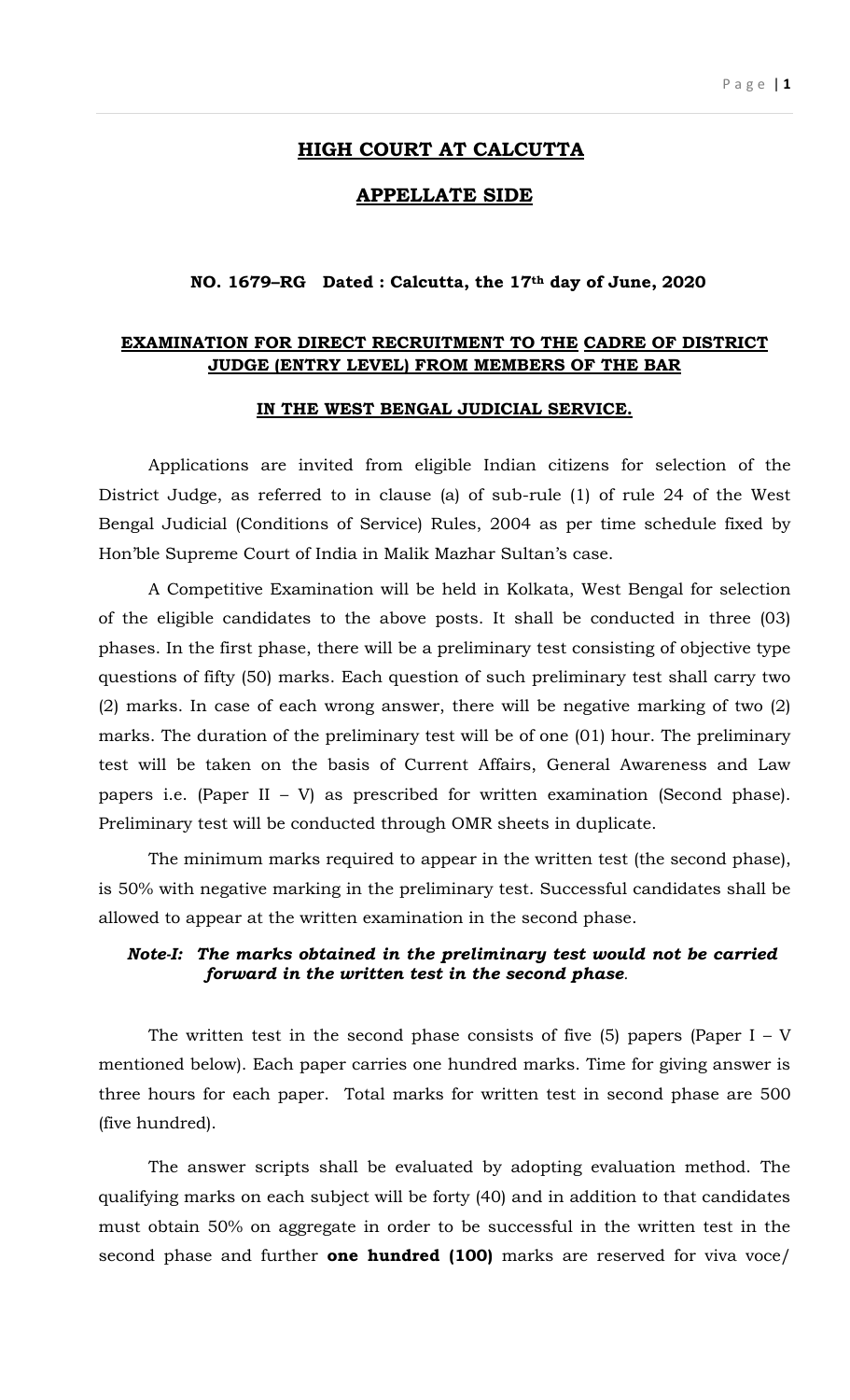personality test. Total three hundred (300) marks in aggregate *i.e*. 50% of the total marks **six hundred (600)** will be the qualifying marks for being empanelled in the panel for being appointed to the post of District Judge (Entry Level) by way of Direct Recruitment from among the members of the Bar, in view of the decision of the Hon'ble Supreme Court of India passed in Writ Petition (C) No. 490 of 2007 (Hemani Malhotra – Vs. – High Court of Delhi) prohibiting fixation of any bench mark for vivavoce/personality test.

**NUMBER OF VACANCIES : Six (6)** (but likely to vary subject to result of Civil Appeal No. 1867 of 2006 (Malik Mazhar Sultan's case now pending before the Hon'ble Supreme Court of India).

| Name of the paper | Syllabus                                                                                                                                                                                                                            |
|-------------------|-------------------------------------------------------------------------------------------------------------------------------------------------------------------------------------------------------------------------------------|
|                   | Translation from Bengali to English<br>1.                                                                                                                                                                                           |
|                   | Precis Writing.<br>2.                                                                                                                                                                                                               |
| Paper-I           | Essay Writing on General Awareness Topics<br>3.                                                                                                                                                                                     |
| Paper-II          | Code of Civil Procedure.<br>1.                                                                                                                                                                                                      |
|                   | Arbitration & Conciliation Act.<br>2.                                                                                                                                                                                               |
|                   | Limitation Act.<br>3.                                                                                                                                                                                                               |
|                   | Specific Relief Act.<br>4.                                                                                                                                                                                                          |
|                   | Law relating to Intellectual Property.<br>5.                                                                                                                                                                                        |
|                   | Law relation to Contract.<br>6.                                                                                                                                                                                                     |
|                   | Evidence Act.<br>7.                                                                                                                                                                                                                 |
| Paper-III         | Code of Criminal Procedure.<br>1.                                                                                                                                                                                                   |
|                   | Indian Penal Code.<br>2.                                                                                                                                                                                                            |
|                   | 3.<br>Negotiable Instruments Act (Sections 138 to 147).                                                                                                                                                                             |
|                   | NDPS Act.<br>4.                                                                                                                                                                                                                     |
|                   | Juvenile Justice (Care & Protection of Children) Act.<br>5.                                                                                                                                                                         |
|                   | Protection of Children from Sexual Offences Act, 2012.<br>6.                                                                                                                                                                        |
|                   | 7.<br>Protection of Women from Domestic Violence Act, 2005.                                                                                                                                                                         |
| Paper-IV          | Transfer of Property Act.<br>1.                                                                                                                                                                                                     |
|                   | Constitutional Law.<br>2.                                                                                                                                                                                                           |
|                   | 3.<br>Statutes on Hindu Law relating to Marriage, Succession,<br>Adoption, Maintenance, Minority & Guardianship.<br>Muslim Law relating to Marriage, Maintenance, Minority &<br>4.<br>Guardianship.<br>Indian Succession Act.<br>5. |
|                   | Guardian and Wards Act.<br>6.                                                                                                                                                                                                       |
|                   | Indian Trust Act<br>7.                                                                                                                                                                                                              |

## **Syllabus**:-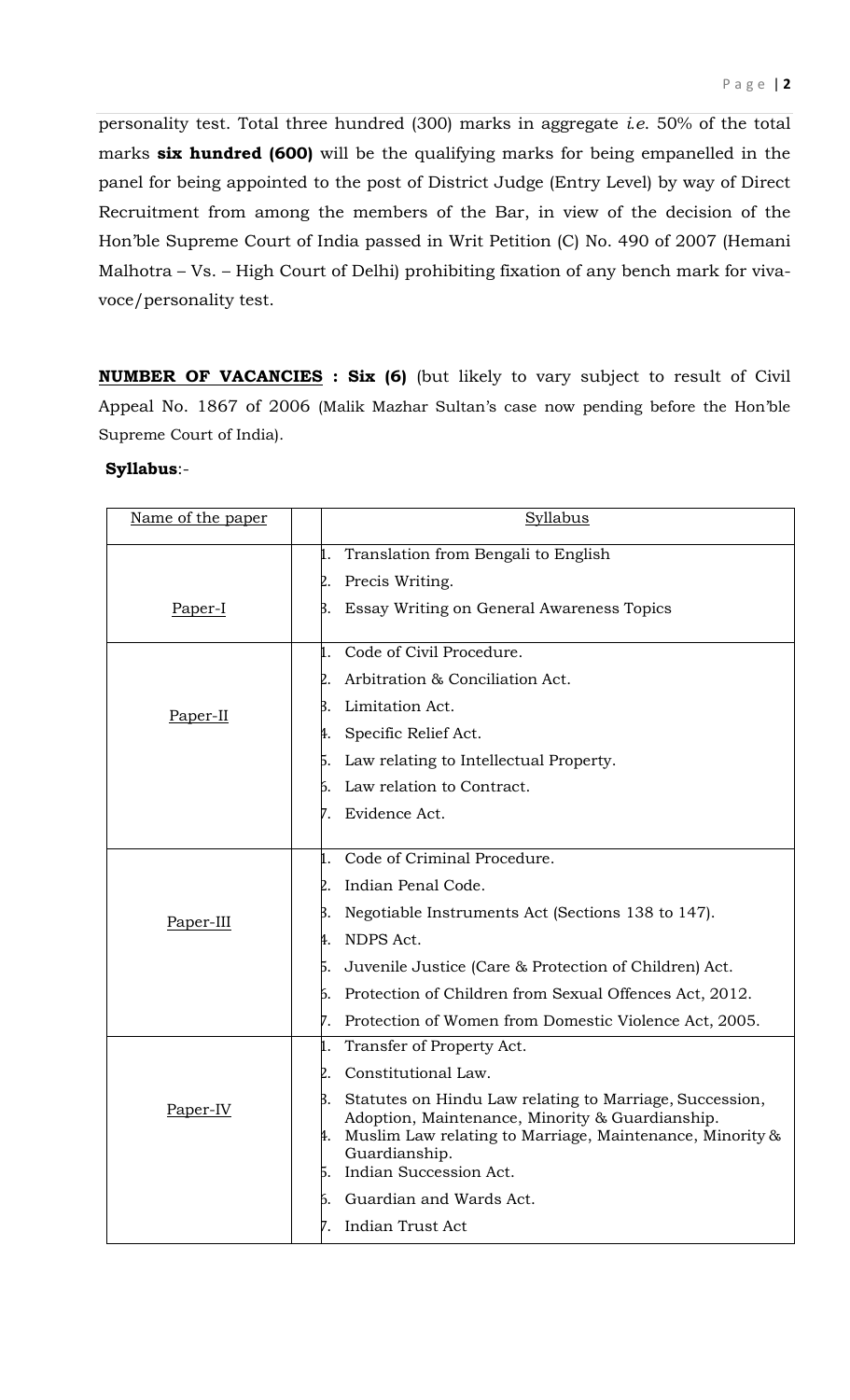| Paper-V | West Bengal Premises Tenancy Act.         |
|---------|-------------------------------------------|
|         | West Bengal Land Reforms Act.<br>2.       |
|         | West Bengal Estate Acquisition Act.<br>Β. |
|         | Bengal Public Demand Recovery Act.        |
|         | Industrial Disputes Act.<br>Б.            |
|         | Motor Vehicles Act.                       |

# *Note (II) Candidates should not be allowed to answer the questions with the assistance of books/ Bare Acts either in preliminary test or in written examination in second phase.*

**Viva-voce** The Selection Board shall call such number of successful candidates in the written test in the second phase for viva voce/personality test as it thinks fit strictly according to merit list prepared on the basis of aggregate marks obtained by those candidates but such number in no case should exceed five times the number of vacant posts.

The High Court reserves the right to relax above eligibility criteria and qualifying marks in each subject or aggregate, if required.

The final merit list will be published on the basis of the total marks obtained by the successful candidates on the written test in the second phase and the viva voce/personality test.

# **Qualification :**

No person shall be eligible for appointment by direct recruitment unless: -

- (a) he/she is a citizen of India;
- (b) he/she has attained the age of 35 years and has not attained the age of 45 years (relaxation of 3 years on upper age for the candidates belonging to the Scheduled Castes and the Scheduled Tribes) on the first day of January of the year in which applications for recruitment are invited;
- (c) he/she has been practicing for not less than seven years as an advocate as on 01-01-2020 ; and
- (d) he/she has good character and is of sound health and free from any bodily defect which renders him/her unfit for such appointment.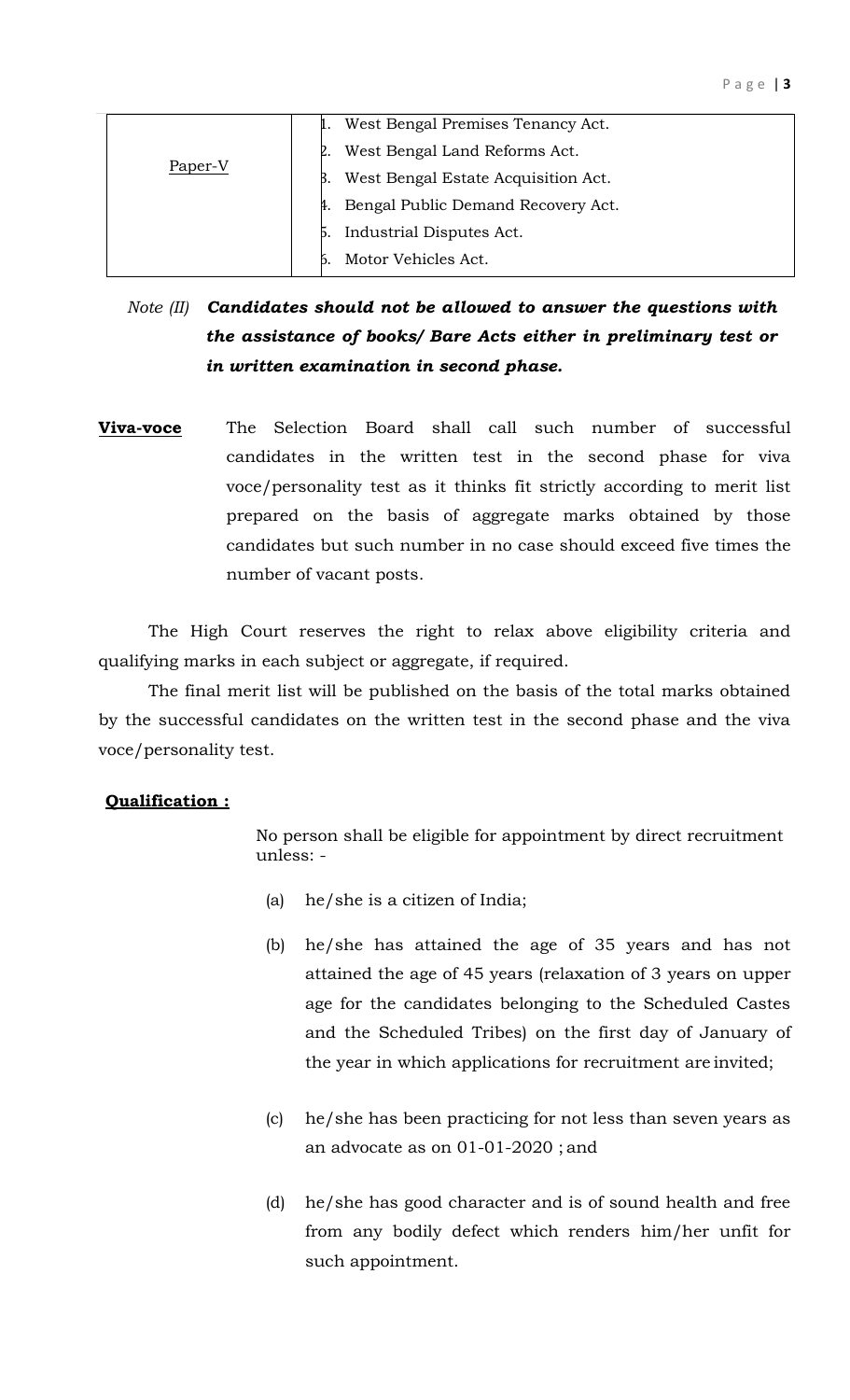**Pay Scale (Unrevised)** (1) Entry Level – Rs. 51550-1230-58930-1380-63070/ with other perks like free Newspapers, Magazine, Medical Reimbursement facilities, entitlement of 75/50 litres of petrol or diesel or cash equivalent if own car is used instead of pool car, Robe Allowance and other allowance as admissible under Rules.

> (2) Selection Grade (available on merit-cum-seniority to 25% of the cadre posts of the District Judges and would be given to those having not less than five years of continuous service in the cadre) – Rs. 57700-1230- 58930-1380-67210- 1540-70290/-.

> (3) Super Time Scale (available on merit-cum-seniority to 10% of the cadre of District Judge who have put in not less than three years continuous service as Selection Grade District Judges) – Rs. 70290 – 1540 - 76450/-

All appointments to the posts mentioned above shall be made by the Governor in accordance with the recommendation of the High Court and all selections to the posts mentioned above shall be made by the High Court.

- **Probation** : A Judicial Officer in the rank of District Judge (Entry Level) shall be on probation for a period of two years from the date on which he joins duty. The High Court may, at any time, extend the period of probation but the total period of probation shall not exceed three years. The High Court may, at any time during or at the end of the period of probation, recommend termination of the probationer from service. On successful completion of probation, the probationer shall, if there is permanent post available, be confirmed in the service and if no permanent post is available, a certificate shall be issued by the High Court to the effect and as soon as a permanent post becomes available, he/she shall be confirmed. A probationer shall be deemed to be on probation until confirmed, or terminated, as the case may be.
- **Posting & Transfer :** All postings and transfers of the District Judge (Entry Level) Judicial Officers in the rank of District Judges shall be made by the High Court.

**Seniority :** The seniority of the District Judge (Entry Level) Judicial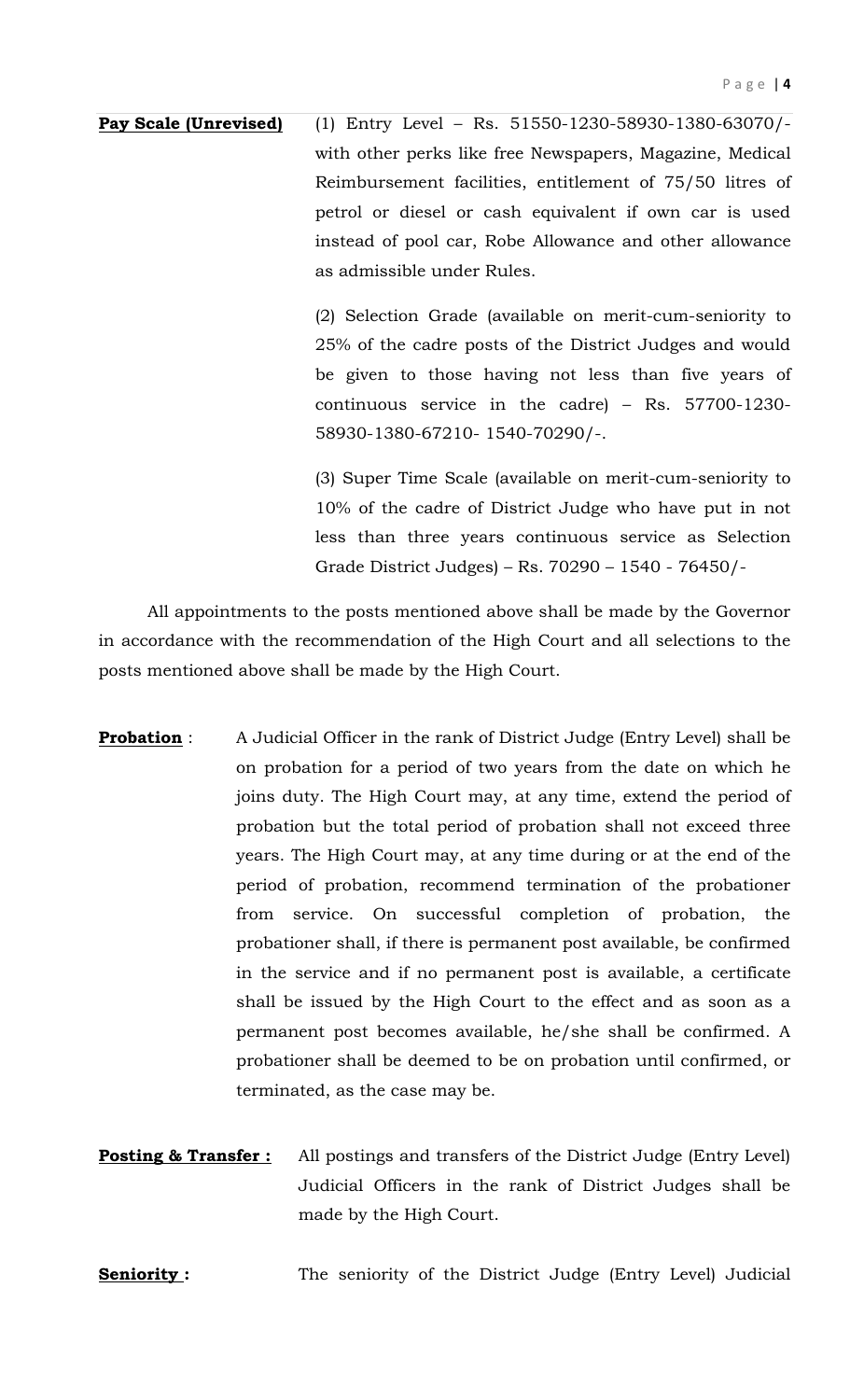Officers in the rank of District Judges shall be governed in terms of the Rule 31 of the West Bengal Judicial (Conditions of Service) Rules, 2004 and directions given by the Hon'ble Supreme Court of India from time to time.

**Eligible candidates may submit applications on plain paper A-4 size (210 x 297 mm) with the following typed/computerized format addressed to the Registrar General–cum-Secretary, Selection Board, High Court, Appellate Side, Calcutta – 700001, furnishing particulars as under :-**

#### **APPLICATION FORMAT**

- **1. Name (In Block Letters)**
- **2. Father's/Husband's Name**

#### **3. Date of Birth**

(According to Madhyamik or equivalent examination certificate) (Attach attested copy of certificate.)

- **4. Actual age as on 01-01-2020**
- **5. Actual age on the date of application**
- **6. Sex (Male / Female)**
- **7. Full Postal Address (with Telephone / Mobile Nos., if any) (IN BLOCK LETTERS)** (Mentioning Post Office, Sub-division, District & PIN Code)
	- **(a) Present :**
	- **(b) Permanent**
- **8. Academic Qualification (attach extra sheet if necessary) (attach attested copy of documents).** (Name of examinations passed / Name of Board / University / Institute / Division / Class / Year of Passing / Percentage of marks obtained / Subjects taken)

#### **9. Other Qualifications, if any. (attach attested copy of documents)**

## **10. Date of Enrolment**

(Attach attested copy of Enrolment Certificate under Advocates Act) **11. Practice details as an Advocate.**

(Attach original certificate of experience at the Bar given by the President / Vice-President / Secretary of the concerned Bar and countersigned by the District Judge in case of District & Sub-divisional Bar. In case, the candidate practices in the High Court, no countersignature is necessary).

## **12. Do you belong to SC/ST of West Bengal**

 $[$ if so, (i) mention your sub caste, (ii) Designation of issuing authority of  $SC/ST$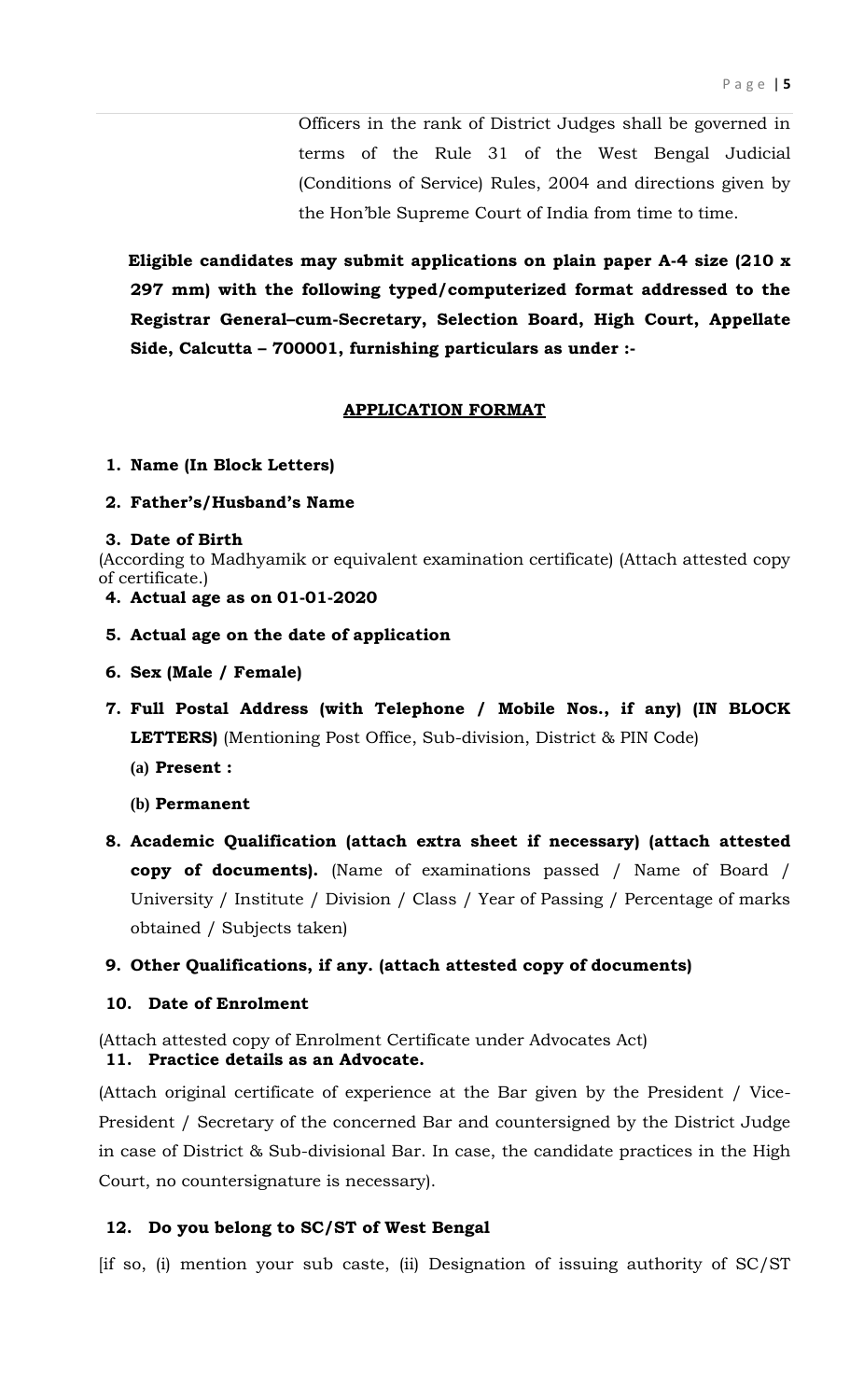certificate] (Attach attested copy of the certificate).

**13. Total Experience as a practicing lawyer.** (Attach relevant attested document)

#### **14. Nationality.**

**15. Any other relevant information with reference to the requirement of the post.** (Attach extra sheet, if necessary) (Attach attested copy of documents).

#### **16. List of Documents enclosed.**

#### **Declaration**

I hereby declare that all statements made in this application are true, complete and correct to the best of my knowledge and belief and in the event of any information being found false my candidature is liable to be cancelled.

## **Date: Place:**

## **Signature of the Candidate in full**

**Note (III) -** Candidates should fill in the application form in own handwriting. Incomplete applications with defect or application not accompanied by requisite documents or received after the due date are liable to be rejected summarily. Candidates are required to submit all original documents related to educational qualifications, professional qualifications, age and others before viva-voce/personality test. In case of failure to furnish the original documents, candidature shall be cancelled. If at any stage of the process, a candidate is found to be ineligible for admission to the test in terms of the advertisement, his/her candidature shall be cancelled without making any reference to him/her and without assigning any reason. Permission to appear in written test or viva-voce/interview will not confer any right of selection on the candidate. The candidates should conform to all the instructions as may be passed from time to time in respect of the preliminary stage, written examination and vivavoce/interview. In case of any non- conformity, candidature may be cancelled.

Each application must be accompanied by (a) Application Fee of Rs. 2,000/- (Rupees two thousand only), Rs. 1,000/- (Rupees one thousand only) for SC/ST candidates only by Bank Draft which must be purchased on or after the date of publication of this advertisement and before the last date of submission of